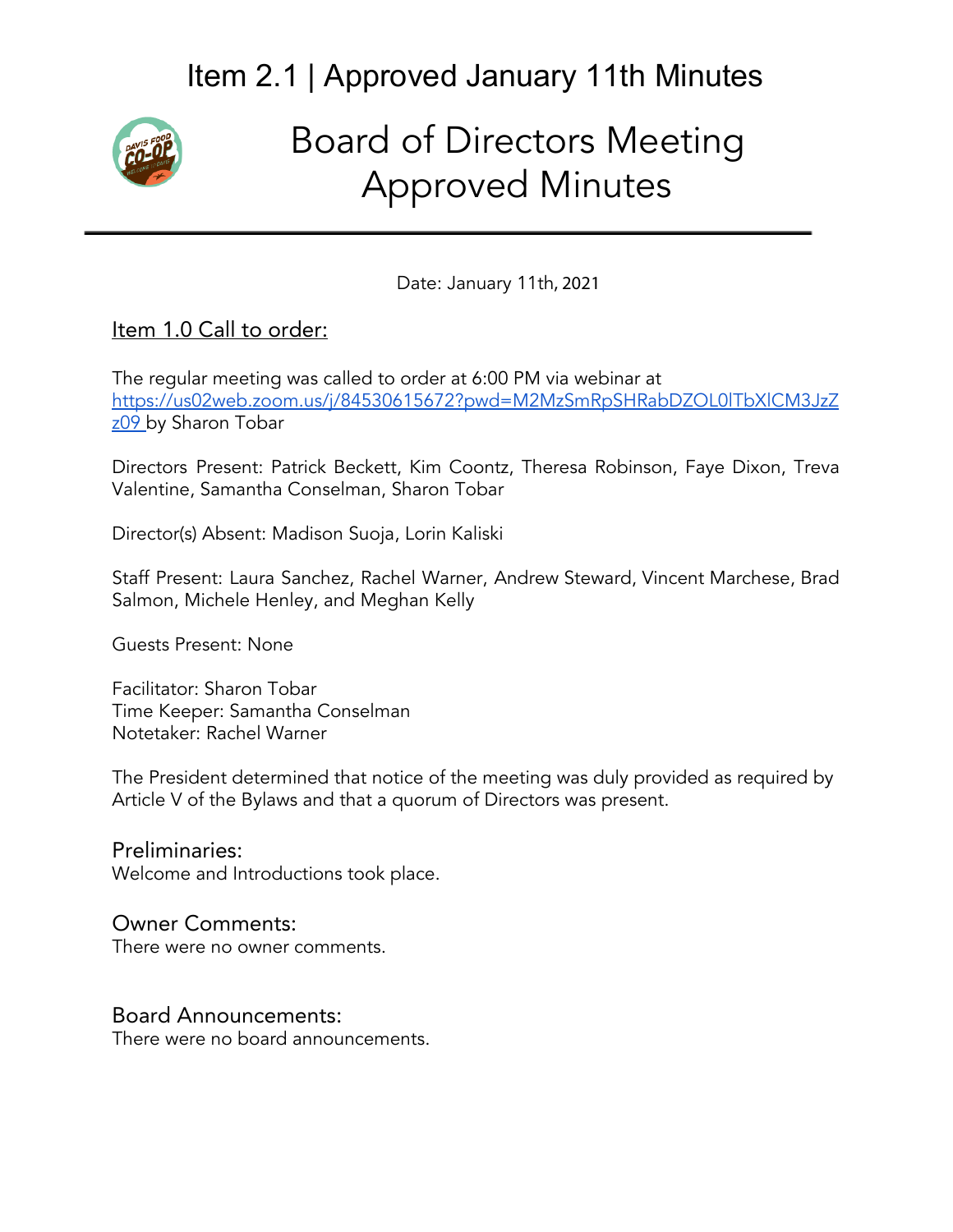#### Agenda Review:

Item 4.2 - DEI Task Force Report has been removed from the agenda and will be moved to the February Board Meeting.

Samantha motioned to approve the agenda, Patrick seconded the motion. All were in favor, and the motion passed unanimously.

The December 14th minutes have been removed from the Consent calendar. Samantah moved to approve the consent calendar, Patrick seconded the motion. All were in favor, and the motion passed unanimously.

### Item 2.0 - Consent Calendar

Samantha proposed an addition to Consent Calendar (Item 2.3) to add the Governance Committee Notes. Samantha made a motion to approve the Consent Calendar with the addition. Patrick seconded the motion. All were in favor, and the motion passed unanimously.

### 3.0A - Approve minutes

Samantha motioned to approve the December 14th Minutes, Faye seconded the motion. Six in favor, with one abstention, and the motion passed.

### Item 3.0 - President's Update

The President talked about staff appreciation and owner engagement opportunities. She also discussed the new General Manager and how to communicate to the staff/owners about the new GM.

### Item 3.2 - GM Operations Update and Report

Biggest wins - second interviews have been done for the prepared food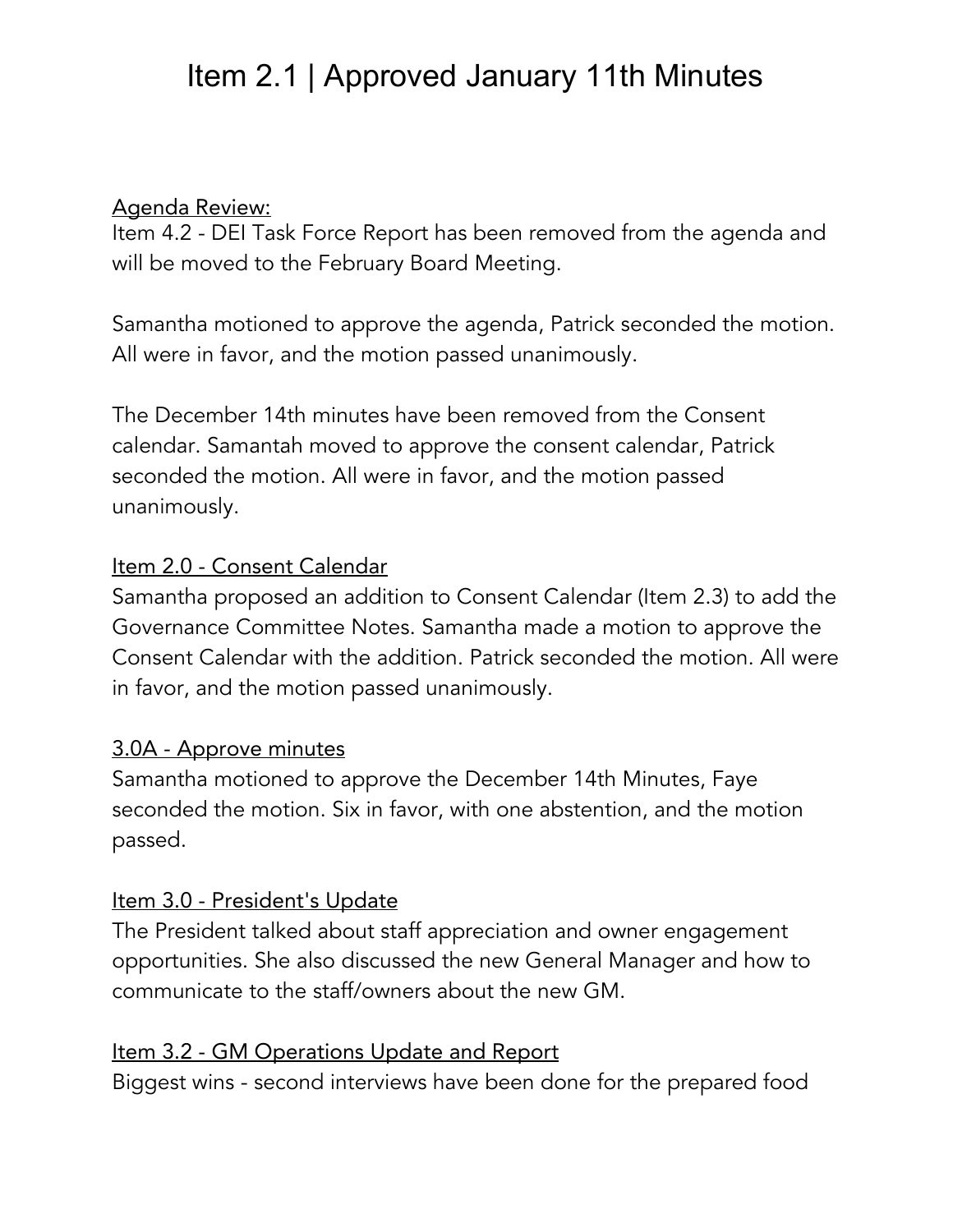manager (last week with Brad). After looking at the budget, we were under the labor budget for Q1 and were able to reinstate hero pay the week of Christmas and the last 2 weeks of December.

We gave over 300 meals out for the Holiday Meal, with lots of help from Kathy and Vince. Enterprise Reader's Choice recognized DFC for best health food, best vegetarian food, and #3 for the best grocery store.

Laura's biggest worry is staffing - we are seeing a lot of fluctuations with staff due to COVID protocols. We have been understaffed in some departments, especially since many staff had to be out of work due to the recent COVID case.

There have been a lot of facility maintenance issues - broken sink in Deli, broken heater in Admin, and issues with the company van.

Laura's biggest focus include DEI training in store next month and In-person customer service training, starting with the cashiers in the Front End in small groups  $(4 + 1)$  for trainer).

She is working on the reserve study, starting to evaluate our equipment and their lifespan to project future investments and costs for our 10 year plan, and she is starting to set a meeting time to get that going.

She also wants to share her goal and plan with Admin Team to align their year objectives

Sharon asked about which departments are having staff issues and where the management structure can help with that. Laura mentioned web-cart as having few staff trained/assigned, as well as departments that are specialized (Produce) and the need to cross train.

Staff Turnover - 1 Produce staff member departed, but has moved on to another store as a manager, and another left from the Deli, but neither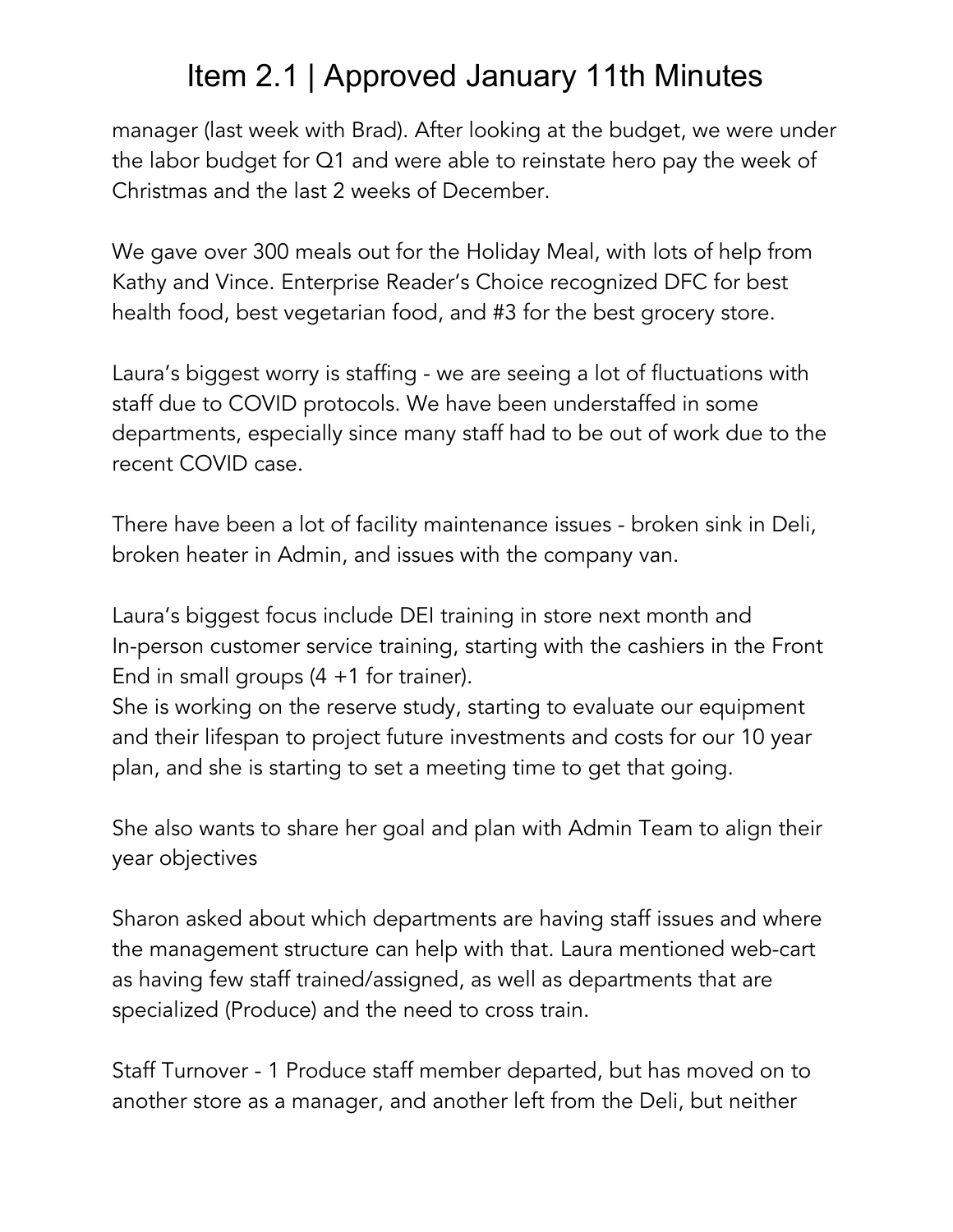have been replaced. Samantha asked about the turnover in Produce, and Laura let us know if is mostly about part-timers, but this case was someone getting a new job offer that was better for them (as a manager)

Department Updates

Facilities:

Passed our Food Safety inspection from Steritech.

Biggest Worry: Facility issues as stated above. Reserve study should help prepare for these kinds of issues.

Operations:

● Biggest Win:

O Q1 inventory is complete. We will be submitting data to get actual margin

reported at the next board meeting.

○ Webcart Sales were a success during the holiday season. We made \$103,446

online sales out of total \$1,607,955 in store sales for the month of December.

This is 6.19% of store sales.

● Biggest Worry:

○ Staffing

Marketing:

Wins:

○ While different than years past, and with some bumps in the road, we still had a

successful Holiday Meal and were able to distribute close to 400 meals.

○ With Holiday Meal finished, we have been able to start more thoroughly planning

out the Marketing campaigns we would like to run over the next two months

○ Marketing is becoming more involved with Merchandising and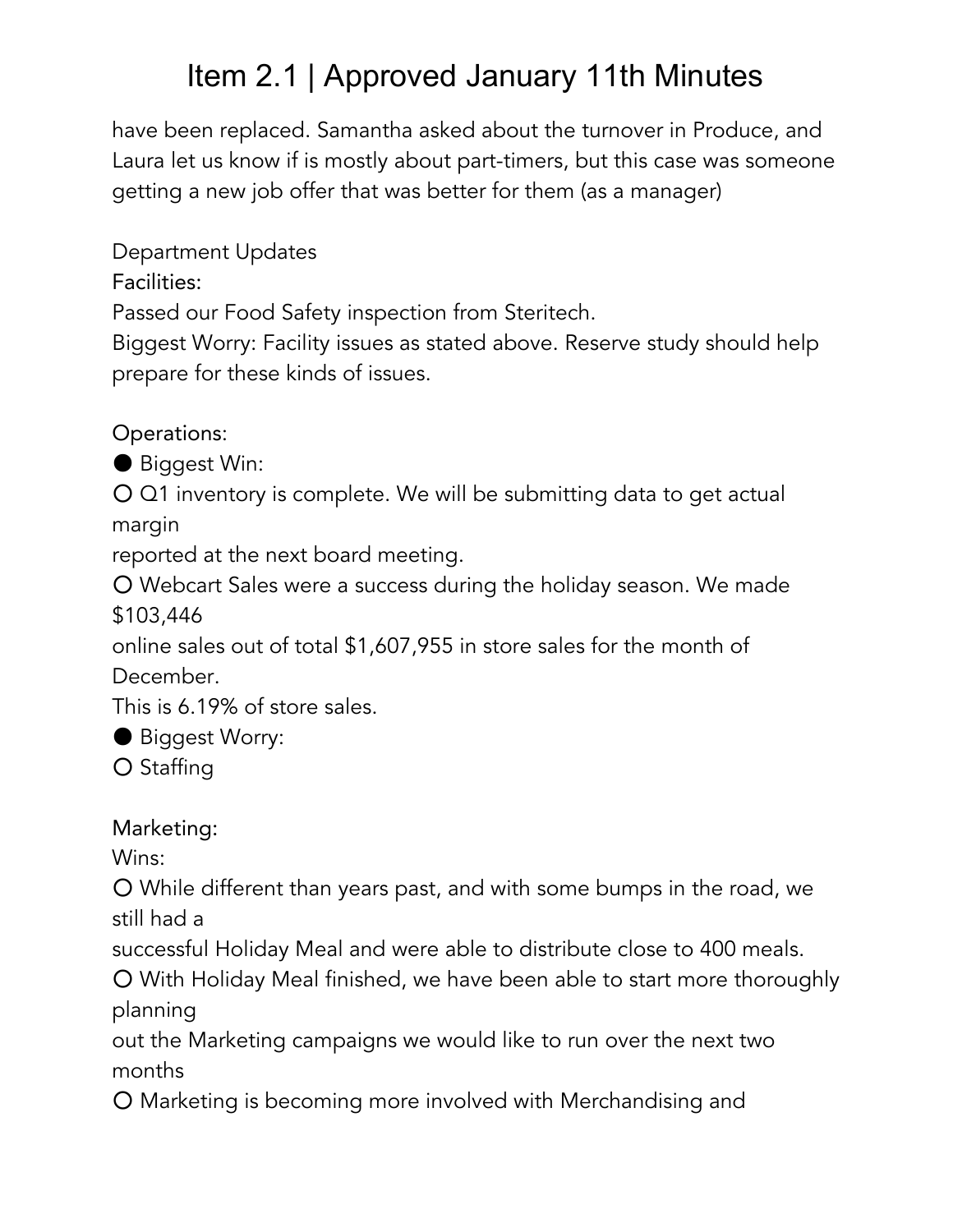Customer Service

in the store and is helping to implement some new guidelines and standards

moving forward

○ Loyalty test (Will be called Owner Rewards) with employees went well and we are close to officially confirming a

launch date

Worries:

○ We have Teaching Kitchen classes scheduled through March but virtual attendance is still hit or miss. There is a concern for the potential to have to

cancel classes if registrations don't hit their marks

○ It can be difficult to measure the impact of the Marketing team's efforts, especially as it relates to online blogs/recipes and in store signage. This can

make it tough to gauge if we are using time and effort efficiently.

○ Scope of branding upgrades we want to make in store are proving to be more costly than anticipated. Allotted budget may not cover what we had hoped to change for the year

Patrick asked about how we can track engagement on our website (analytics). Vince talked about tracking engagement through social media. For our website we utilize WordPress, but work with SevenRoots, which controls the back end of the website and it can be difficult to get information from them.

Laura went over the financials this last month. We were under labor and facilities. The key ratios were strong, with higher than forecasted sales, increase in sales, overall better in days cash and our working capital increased. We did not do a lot of extra sales this holiday season due to the busyness of COVID and staffing shortages.

Laura also pointed out that the three departments that had a decline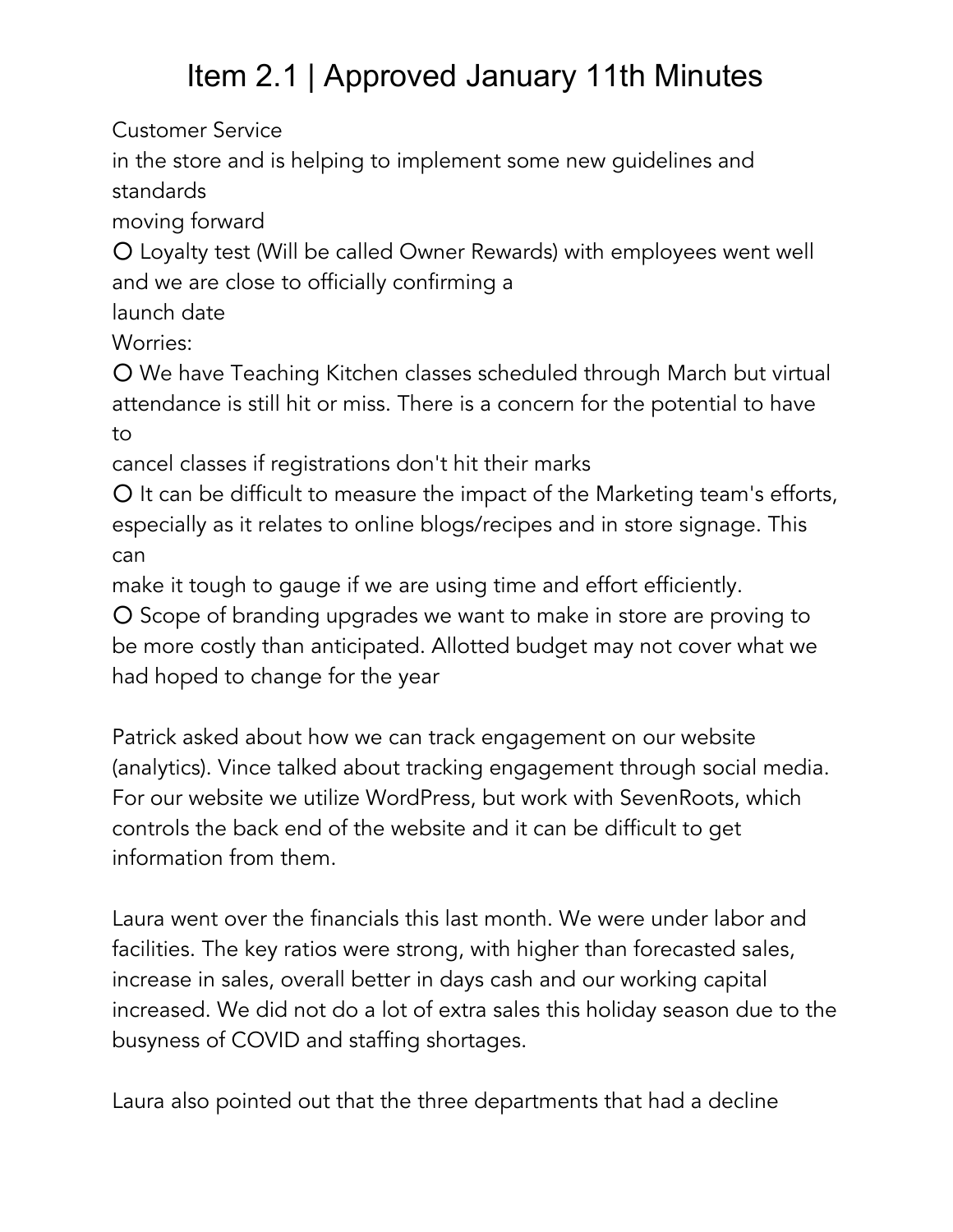compared to last year were Wellness, Bulk, and Deli. Looking to add Bulk to the webcart to hopefully help with sales.

Patrick asked about the Wellness department, he did some research on how wellness has done in other places, but asked in the current climate with COVID if we could leverage that. Laura mentioned that we are facing challenges with customers buying products online because it is cheaper/can be shipped

#### Item 3.3 - Presentation-Produce

Meghan discussed her goals - that the department is educational on local food and the local farms that we get our produce from. She has worked on rebuilding relationships with local farmers and has seen benefits from it. She discussed how important it is for her staff to be educated and that this is one of her primary goals.

She talked about COVID and panic buying- for example we ran out of the entire garlic group earlier on in the pandemic. We are seeing more in basket sizes/sales, so it seems like people are buying more - often biweekly.

We cut some loose items - like salad and dates - for sanitation reasons. Some customers are asking for it back. Challenges have been mainly labor due to a lot of staff outages. Meghan built the department so people know their roles during their shifts, so having outages can disrupt the work flow for everyone to cover, and things can often fall short on those days. She mentioned that some of the equipment is old and has seen better days. Even with maintenance and cleaning, they are still old. New items, like dummies that sit behind produce, could be replaced to improve the appeal.

She wants to work on customer service, and is looking forward to the customer service training coming up. She is disappointed that we can't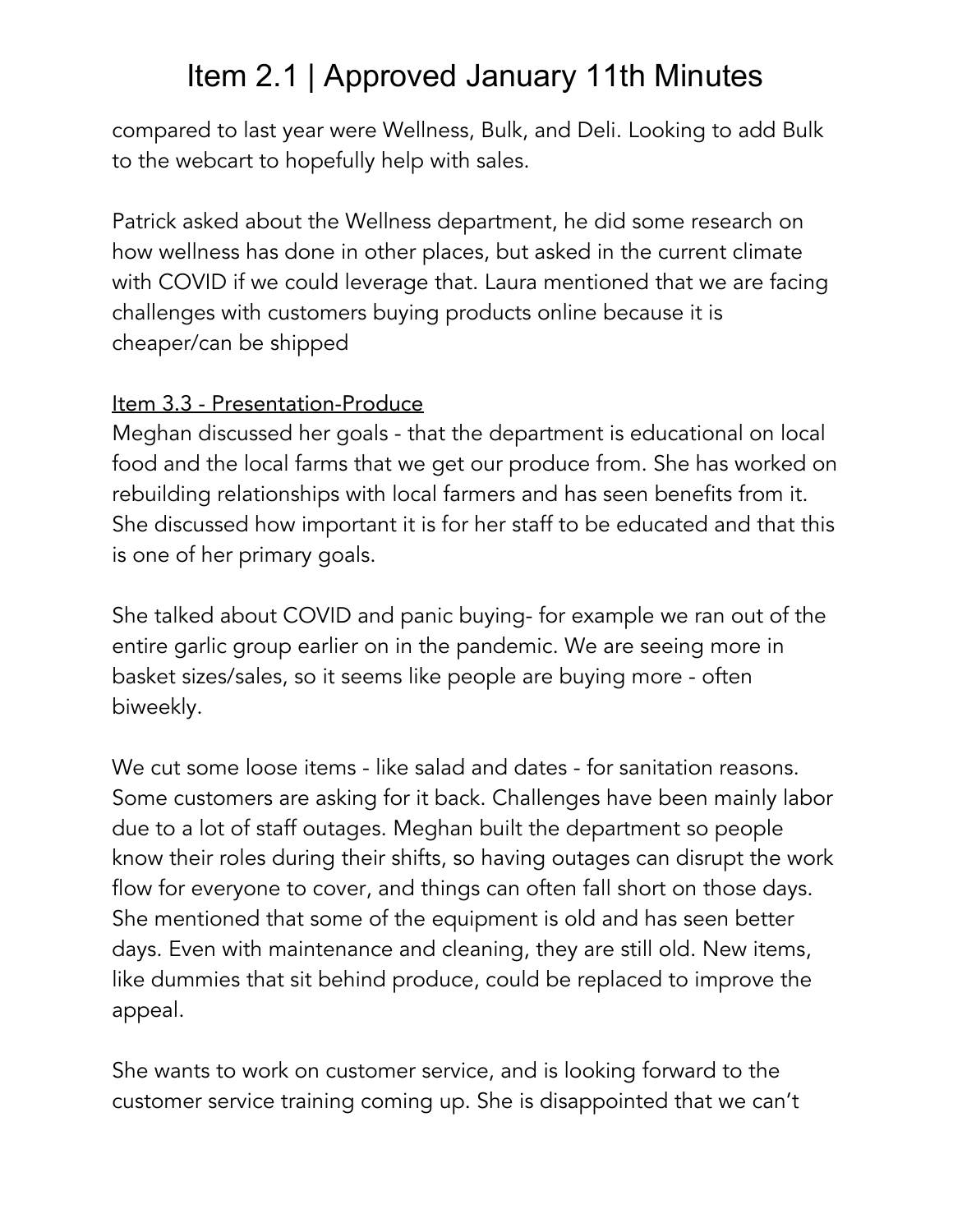give out samples, especially for seasonal produce.

Patrick asked about if Produce and Deli have ever worked together to bring farm products to Deli. Meghan has tried to bring products into the Deli, but it takes a faIr amount of planning ahead for seasonal produce from the Deli. He also asked about what we do about food waste. Everyone sorts out compost and donatable items. The team weighs both and can track how much we've donated/composted. We have 2-3 organizations that come to pick up waste. Compost is picked up by Recology.

Samantha asked Meghan to compare/contrast our produce from Trader Joes, Nugget, etc. Meghan talked about the quality of products through the care and sourcing of products. She also talked about produce selection being better/more seasonally inclined. We do a lot of produce prep, which many others do not. We prep things to give more life to products for the consumer. We have looser specifications for some products (cosmetic) which allows us to have some smaller, local farmers and real produce.

Kim asked Meghan to bring any suggestions from her team meetings about the strategic plan.

Theresa talked about doing the tours to local farms last year and looks forward to being able to reinstate them after COVID.

Meghan mentioned that Briar Patch has a map that shows all the local farmers they have, and would like to include more info for engagement on the website.

BREAK: The directors adjourned for break from 7:40 - 7:45 PM